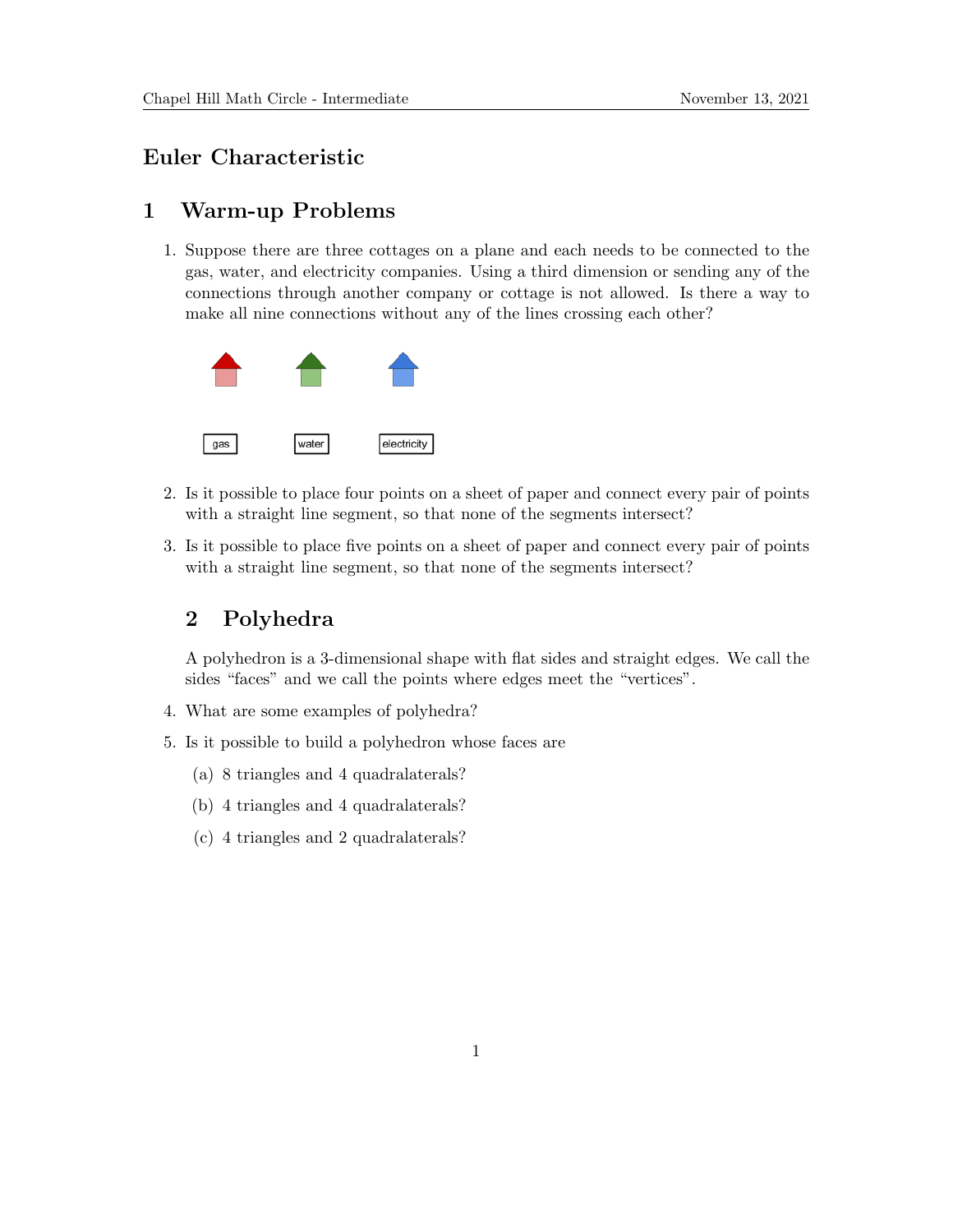6. Complete this chart to take inventory of the number of faces, edges, and vertices in some popular polyhedra.

| (Semi) regular                | $\#$ of faces $(F)$ | $\#$ of edges $(E)$ | $\#$ of vertices (V) |
|-------------------------------|---------------------|---------------------|----------------------|
| Cube                          |                     |                     |                      |
|                               |                     |                     |                      |
| Tetrahedron                   |                     |                     |                      |
| Octahedron                    |                     |                     |                      |
| Icosohedron                   |                     |                     |                      |
| Dodecahedron                  |                     |                     |                      |
| Prism on an $n$ -sided base   |                     |                     |                      |
| Pyramid on an $n$ -sided base |                     |                     |                      |
| Pentagonal cupola             |                     |                     |                      |



- 7. What patterns do you notice in the number of faces, edges, and vertices?
- 8. A regular polygon has all sides the same length and all angles the same size, like a square.

A Platonic solid is a polyhedron whose faces are all regular polygons of the same type, and whose vertices all have the same number of faces around them. For example, a cube is a Platonic solid whose faces are all squares, with three faces around each vertex.

What other Platonic solids are there? Can you prove that you have found them all and no others can exist?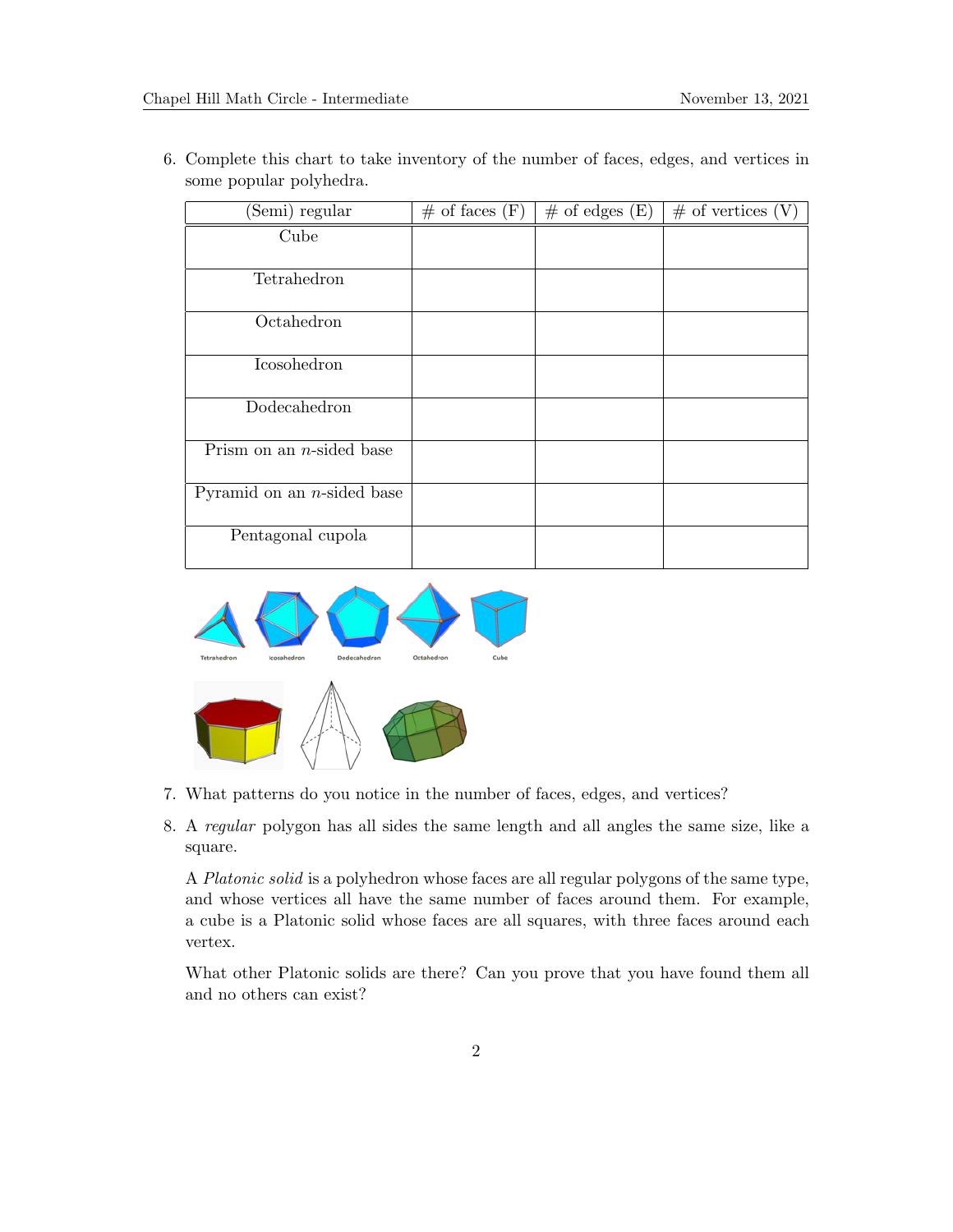9. One way to represent a polyhedron on a flat piece of paper is as follows. Imagine the polyhedra is drawn on a flexible rubber ball. Take any face and punch a hole in it, then stretch the edges of that hole until the hole is much bigger than the original polyhedra. For example, this would turn a cube into the following figure. The punctured face is now the infinite outside region of the figure.



Represent a tetrahedron and your other favorite polyhedra in a similar way. We won't worry about straight edges anymore.

10. Experiment with drawing other planar graphs. Can you find any that DON'T follow the patterns you found in the chart? (A planar graph is a collection of vertices and edges drawn in the plane, in such a way that there is a vertex at the beginning and end of each edge and at any place where two edges meet or cross. )



11. What patterns hold for the number of faces, edges, and vertices for these planar graphs (also known as scribbles)?



12. What happens to the pattern you have observed if you remove an edge from a scribble?